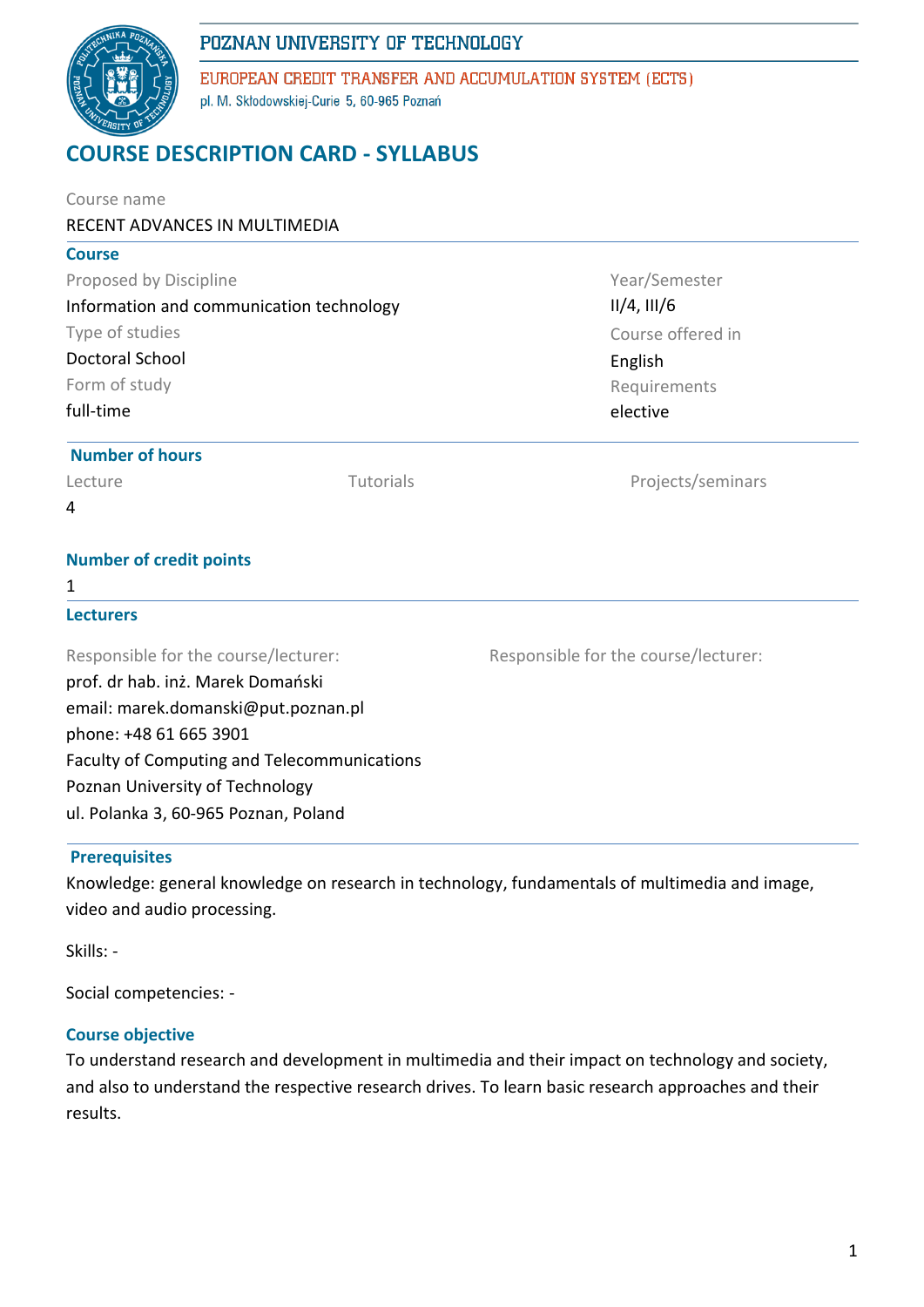

# POZNAN UNIVERSITY OF TECHNOLOGY

EUROPEAN CREDIT TRANSFER AND ACCUMULATION SYSTEM (ECTS) pl. M. Skłodowskiej-Curie 5, 60-965 Poznań

## **Course-related learning outcomes**

#### Knowledge

A PhD student who graduated from doctoral school knows and understands:

1) influence of video coding on economy, technology, environment and social life, [P8S\_WG/SzD\_W01], [P8S\_WG/SzD\_W02]

2) research methodology in video coding, [P8S\_WG/SzD\_W03]

3) new methods recently developed in video coding; prospective future achievements in video coding, [P8S\_WK/SzD\_W07]

4) influence of 3D and immersive media on economy, technology, environment and social life,

[P8S\_WG/SzD\_W01], [P8S\_WG/SzD\_W02]

5) research methodology in immersive media, [P8S\_WG/SzD\_W03]

6) new multimedia methods and multimedia systems recently developed; prospective future achievements in video coding 3D and immersive media. [P8S\_WK/SzD\_W07]

#### Skills

A PhD student who graduated from doctoral school can:

1) improving the research skills by studying research methodology used in recent developments. [P8S\_UW/SzD\_U03], [P8S\_UO/SzD\_U09]

Social competences

A PhD student who graduated from doctoral school is ready to:

1) not relevant.

#### **Methods for verifying learning outcomes and assessment criteria**

Learning outcomes presented above are verified as follows:

| PQF code  | Methods for verification of learning outcomes | Assessment criteria    |  |
|-----------|-----------------------------------------------|------------------------|--|
| W01, W02, | Oral examinatiom                              | Acceptance level - 50% |  |
| W03, W07  |                                               |                        |  |
|           |                                               |                        |  |
| U03, U09  | Oral examination                              | Acceptance level - 50% |  |
|           |                                               |                        |  |

#### **Programme content**

1. Video coding (Economical and technological requirements, State-of-the-art and current challenges, Forthcoming technology).

2. 3D and immersive media (Economical and technological requirements, State-of-the-art and current challenges, Forthcoming technology).

#### **Teaching methods**

Lecture: presentation including illustrations and examples.